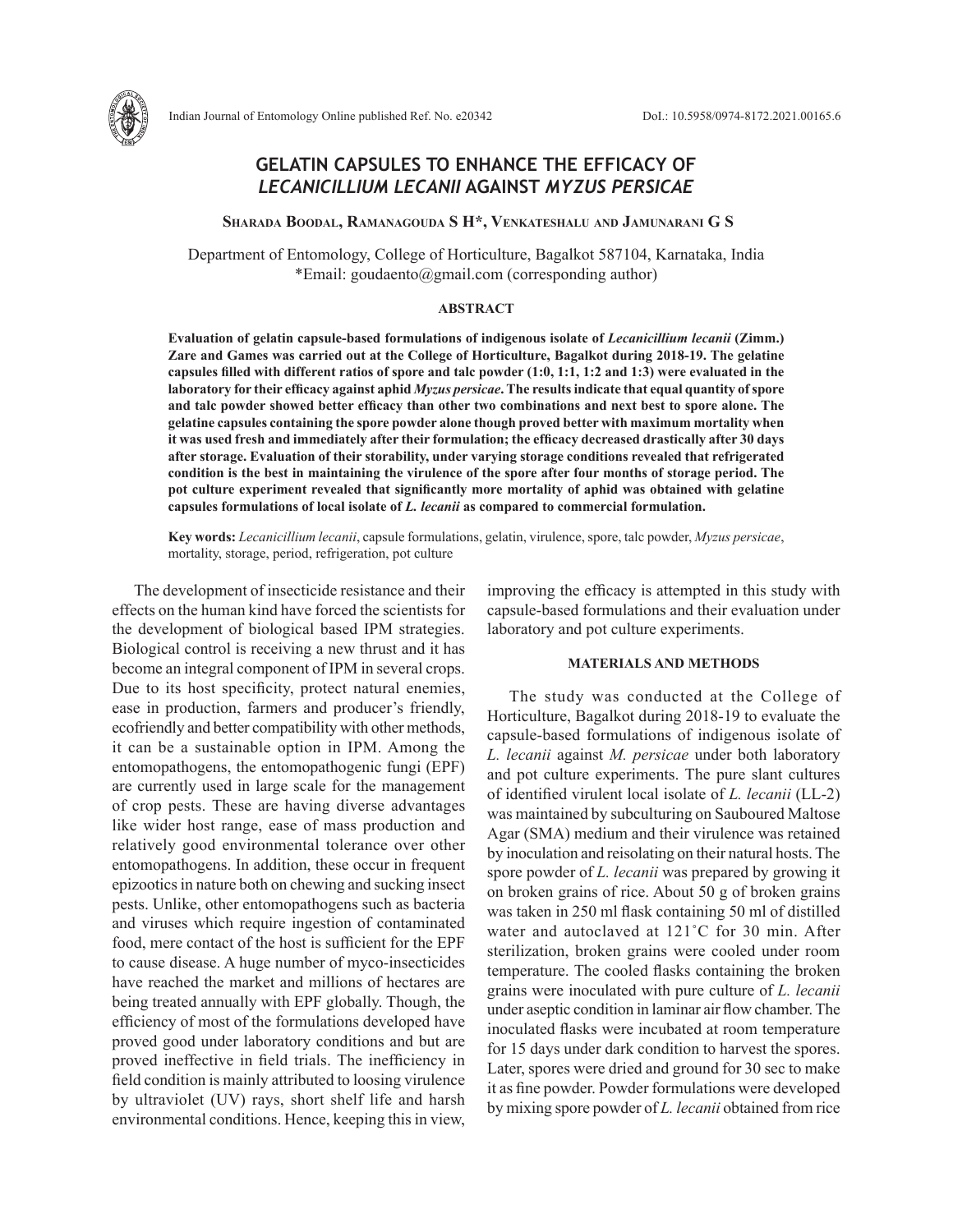grains with talc powder in different ratios (1:1, 1:2 and 1:3) and made into fine dust by grinding for 30 sec to facilitate for easy packing into empty gelatine capsules (2.0x 0.5 cm dia) to hold 2 g powder, obtained from M/s. Amazon Pvt Ltd. Wild population of the test insect, cabbage aphid was collected from vegetable fields of COH, Bagalkot. Its culture was maintained on cabbage seedlings grown under nethouse condition. When plants were 15-20 days old, the field collected aphids were released and the culture of aphids was maintained till completion of the experiment.

The efficacy of gelatine capsules of *L. lecanii* against *M. persicae* was evaluated with leaf dip bioassay. Cabbage leaf disc of 9 cm dia was dipped in gelatine capsule dissolved solution of *L. lecanii* for two min and then air dried and placed onto petridish (10cm dia.). About twenty apterous *M. persicae* were released on to petridish and allowed to feed. The experiment was conducted with five treatments - spore + talc powder (1:1), spore + talc powder (1:2), spore + talc powder (1:3), spore powder alone and control) with 2x108 cfu/ ml dosage and three replications at room temperature. Observations on number of moribund and dead aphids recorded at three, five, seven and ten days after treatment (DAT) were made and % mortality of aphid was computed. The spore viability was studied for best gelatine capsule formulations containing spore  $+$  talc powder (1:1) and spore powder alone of *L. lecanii* at monthly intervals up to four months. The formulations were stored at different storage conditions- refrigerated condition  $(4°C)$ , mud pot filled with wet sand (10- 15  $\degree$ C) and ambient condition (28)

<sup>o</sup>C)). The bioefficacy study was conducted at monthly intervals up to four months against *M. persicae* with seven replications. The experiment to evaluate the efficacy of capsule formulations of *L. lecanii* against *M. persicae* was conducted on potted cabbage plants with five treatments and four replications under CRD design. The treatments were imposed after uniform natural infestation of *M. persicae* using the hand operated sprayer. Pretreatment observations one day earlier and subsequent observations on one, three, five, seven, ten and fifteen days after treatment were made on number of *M. persicae*/ cm2 leaf. Data on aphid counts were subjected to square root transformation for reliable analysis and treatments means were compared by Duncan's Multiple Range Test (DMRT, p=0.05%).

### **RESULTS AND DISCUSSION**

The results reveal that the mortality of *M. persicae* increased with advancement of 10 days exposure period. Gelatin capsule formulation of *L. lecanii* spore alone recorded significantly high mortality (90.00%) which was followed by spores mixed with talc powder in the ratio of 1:1 (82.50%). No mortality of aphid was recorded in untreated control (Table 1). The mortality of nymphs of *M. persicae* was noticed after three days of treatment, and this reached 100% after five to seven days after treatments. Similarly, Ei-Sinary and Quesada-Moraga (2006) observed that the efficacy of the EPF began clearly after 48 hr after inoculation and during which hyphae penetrated the integument, epithelial and epidermal cells. After 72 hr, fungi damage the fat tissues and finally, mortality reached 100% after 96 hr.

| Treatments     | <b>Formulations</b>         |               |                   | Cumulative mortality $(\%)$ |                      |               |
|----------------|-----------------------------|---------------|-------------------|-----------------------------|----------------------|---------------|
|                |                             | 3 DAT         | 5 DAT             | 7 DAT                       | 10 DAS               | Mean          |
| T,             |                             | 65.00         | 77.50             | 87.50                       | 100                  | 82.50         |
|                | Spore + talc powder $(1:1)$ | $(53.73)^{b}$ | $(61.68)^{b}$     | $(69.30)^{b}$               | (90.00) <sup>a</sup> | $(65.27)^{b}$ |
| $T_{2}$        |                             | 47.50         | 52.50             | 67.50                       | 75.00                | 60.62         |
|                | Spore + talc powder $(1:2)$ | $(43.57)^c$   | $(46.43)^{\circ}$ | $(55.24)^c$                 | $(60.00)^{b}$        | $(51.13)^c$   |
| $T_{3}$        |                             | 32.50         | 37.50             | 47.50                       | 57.50                | 43.75         |
|                | Spore + talc powder $(1:3)$ | $(34.76)^d$   | $(37.76)^d$       | $(43.57)^d$                 | $(49.31)^c$          | $(41.40)^d$   |
| T <sub>4</sub> |                             | 75.00         | 85.00             | 100.00                      | 100.00               | 90.00         |
|                | Spore powder alone          | $(60.00)^{a}$ | $(67.21)^a$       | $(90.00)^{a}$               | $(90.00)^{a}$        | $(71.56)^{a}$ |
| $T_{\rm 5}$    |                             | 0.00          | 0.00              | 0.00                        | 0.00                 | 0.00          |
|                | Control                     | $(0.29)^{e}$  | $(0.29)^{e}$      | $(0.29)^{e}$                | $(0.29)^d$           | $(0.29)^{e}$  |
| S. Em. $\pm$   |                             | 0.26          | 0.24              | 0.59                        | 0.32                 | 0.36          |
| $CD (p=0.05)$  |                             | 0.81          | 0.74              | 0.19                        | 0.12                 | 0.47          |
| CV(%)          |                             | 3.12          | 2.73              | 2.05                        | 2.5                  | 2.6           |

Table 1. Efficacy of gelatine capsule formulations of *L. lecanii* against *M. persicae* under laboratory conditions

DAT-Days After Treatment; Figures in the parentheses arcsine transformed values; In a column, means followed by same alphabet (s) do not differ significantly by DMRT ( $p=0.05$ ); Dosage  $2x10<sup>8</sup>$  cfu/ml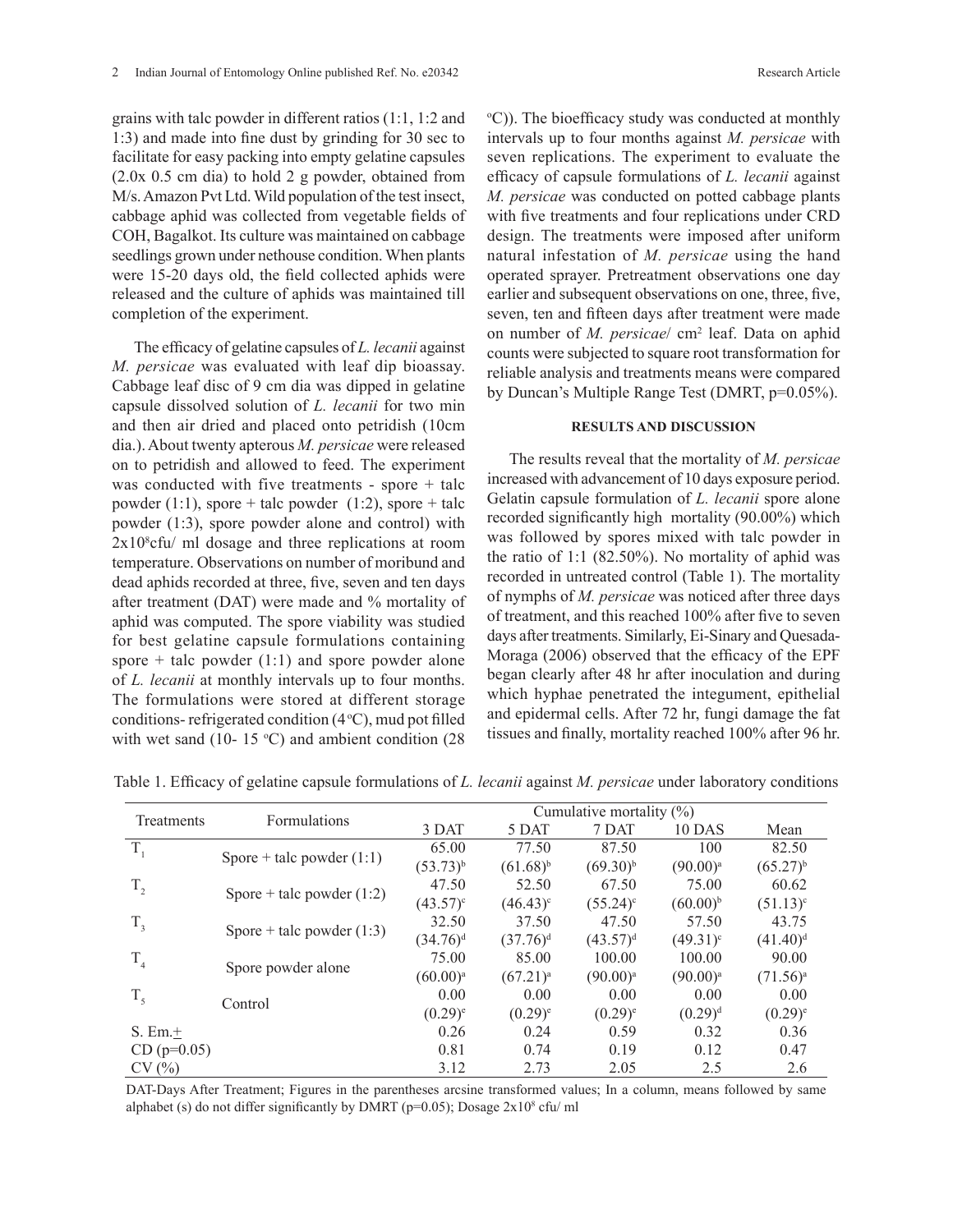Among the eight wettable powder (WP) formulations evaluated, the crude WP registered the least  $LC_{50}$  value of 80.09 x  $10<sup>3</sup>$  conidia ml<sup>-1</sup> followed by talc-based WP and rice flour. Among the WP formulations crude formulation recorded 82% mortality followed by talc and rice flour. Similarly, Mallikarjuna et al. (2010) formulated *M. rileyi* as WP using different carrier materials viz*.,* bentonite + glucose (7:1), bentonite + sucrose (7:1), talc + glucose (7:1) and talc + sucrose (7:1); these were evaluated against *Spodoptera litura* and *Helicoverpa armigera* resulting in mortalities of 72-87% in the former and 66- 88% in the latter. Hence, the present study indicated that efficacy increases with incorporating the spores in the gelatine capsules with equal proportion of talc. This can be attributed to the retention of moisture inside the capsule.

The pot culture experiment revealed reduction in counts of *M. persicae* with capusule formulation over commercial formulations of *L. lecanii*; maximum reduction being with standard check, chlorantraniliprole 18.5 SC followed by NSKE 5%. Six isolates of *L. lecanii* screened against *A. craccivora* revealed that, *L. lecanii*-3 as most virulent EPF isolate 1x108 cfu/ ml (Table 2)*.* Naik and Shekharappa (2009) evaluated fungal formulations against sucking pests of okra, and oil based formulations were observed to be superior in reducing the pests giving increased fruit yield. The study conducted by Gulsar and Gopalakrishnan (2012) on management of *Paracoccous marginatus* in potted papaya plant revealed that the oil-based formulations of local isolate of *L. lecanii* was more efficient compared to talc-based formulations. The efficacy of *B. bassiana* and *L. lecanii* against whitefly under polyhouse condition showed 69.64 to 85.65% mortality. Rashmi (2018) conducted the semi-field experiment to evaluate the effectiveness of oil formulations of *M. rileyi*  against *S. litura* damaging cabbage. Among the tested formulations of *M. rileyi*, the groundnut oil formulation was efficient (31.73%) as compared to the rest of the formulations. Similarly, Varun (2018) evaluated the effectiveness of *L. lecanii* oil formulations against *M. persicae*. Among the formulations, sesamum oil was superior. The effectiveness of formulated products depends mainly on external factors. Thus, there was a significant difference in suppressing the *M. persicae* in tested gelatine capsules over commercial formulation available in the market.

The gelatine capsule formulations stored under refrigerator condition recorded the significantly more mortality with >30% in all the formulations even at

|                             | Dosage       |            |                                                          |                                                                                 | I Spra                                                                |                                                                                    |                                                                     |           |                                              |                                                                                                                        |                                                                                                              | II Spray                                                                         |                                                                                     |                                                                      |       |
|-----------------------------|--------------|------------|----------------------------------------------------------|---------------------------------------------------------------------------------|-----------------------------------------------------------------------|------------------------------------------------------------------------------------|---------------------------------------------------------------------|-----------|----------------------------------------------|------------------------------------------------------------------------------------------------------------------------|--------------------------------------------------------------------------------------------------------------|----------------------------------------------------------------------------------|-------------------------------------------------------------------------------------|----------------------------------------------------------------------|-------|
|                             |              |            |                                                          | Number of aphids / 5                                                            |                                                                       | cm <sup>2</sup> leaf area                                                          |                                                                     |           |                                              |                                                                                                                        |                                                                                                              | Number of aphids / 5                                                             | cm <sup>2</sup> leaf area                                                           |                                                                      |       |
|                             |              | <b>DBS</b> | DAS                                                      | 5 DAS                                                                           | 7 DAS                                                                 | 10 DAS                                                                             | 15 DAS                                                              | Mean      | <b>DBS</b>                                   | 3 DAS                                                                                                                  | 5 <u>DAS</u>                                                                                                 | 7 DAS                                                                            | 10 DAS                                                                              | 15 DAS                                                               | Mean  |
|                             | 2 capsules/1 | 22.21      | 6.85                                                     |                                                                                 |                                                                       |                                                                                    |                                                                     | 18.19     | 15.74                                        |                                                                                                                        |                                                                                                              |                                                                                  | 12.71                                                                               |                                                                      | 12.43 |
|                             |              | (4.71)     | $(4.16)^{c}$<br>6.28                                     |                                                                                 |                                                                       |                                                                                    |                                                                     |           |                                              |                                                                                                                        |                                                                                                              |                                                                                  |                                                                                     |                                                                      |       |
| Chlorantraniliprole 0.2ml/1 |              | 23.42      |                                                          |                                                                                 |                                                                       |                                                                                    |                                                                     | 3.36      |                                              |                                                                                                                        |                                                                                                              |                                                                                  |                                                                                     |                                                                      | 2.97  |
|                             |              | (4.83)     | $.60)$ <sup>e</sup><br>14.42<br>$\overline{\mathcal{C}}$ | 15.85<br>$(4.04)^e$<br>$3.85$<br>$(2.08)^e$<br>$14.00$<br>$(3.80)^d$<br>$16.42$ | 16.42<br>$(4.05)^{b}$<br>0.28<br>0.52) <sup>d</sup><br>13.28<br>15.85 | $19.57$<br>$(4.36)^\circ$<br>$2.28$<br>$(1.66)^\circ$<br>$14.57$<br>$(3.86)^\circ$ | $22.28$<br>$(4.71)^a$<br>$4.14$<br>$(4.09)^d$<br>$16.28$<br>$18.42$ |           | $(3.96)$<br>15.57<br>15.64<br>15.64<br>15.57 |                                                                                                                        |                                                                                                              | $12.14$<br>$(3.55)^b$<br>$0.85$<br>$(1.16)^d$<br>$8.85$<br>$(3.05)^e$<br>$11.85$ |                                                                                     | 13.78<br>$(3.77)^a$<br>$4.14$<br>$(2.15)^b$<br>$14.67$<br>$(3.86)^a$ |       |
| $5\%$                       |              | 22.85      |                                                          |                                                                                 |                                                                       |                                                                                    |                                                                     | 14.51     |                                              |                                                                                                                        |                                                                                                              |                                                                                  |                                                                                     |                                                                      | 10.55 |
|                             |              | (4.78)     | $.86)$ <sup>d</sup><br>نى)                               |                                                                                 |                                                                       |                                                                                    |                                                                     |           |                                              |                                                                                                                        |                                                                                                              |                                                                                  |                                                                                     |                                                                      |       |
| 2g/1                        |              | 20.81      | 7.57                                                     |                                                                                 |                                                                       |                                                                                    |                                                                     | $17.10\,$ |                                              |                                                                                                                        |                                                                                                              |                                                                                  |                                                                                     |                                                                      | 13.13 |
|                             |              | (4.56)     | $(4.25)^{b}$                                             | $(4.11)^{b}$                                                                    | $(3.98)^{b}$                                                          | $(4.21)^{c}$                                                                       | $(4.34)^{c}$                                                        |           | (3.94)                                       | $12.14$<br>$(3.55)^\circ$<br>$4.53$<br>$(3.28)^\circ$<br>$(0.24)^\circ$<br>$(2.24)^\circ$<br>$13.28$<br>$(3.71)^\circ$ | 11.42<br>$(3.45)^\circ$<br>$2.71$<br>$(1.79)^\circ$<br>$9.42$<br>$(3.14)^\circ$<br>$12.53$<br>$(3.60)^\circ$ | $(3.51)^{b}$                                                                     | $(3.63)^e$<br>$2.64$<br>$(1.77)^e$<br>$9.56$<br>$(3.17)^d$<br>$13.42$<br>$(3.73)^b$ | $(3.88)^{a}$                                                         |       |
|                             |              |            |                                                          |                                                                                 |                                                                       |                                                                                    |                                                                     |           |                                              |                                                                                                                        |                                                                                                              |                                                                                  |                                                                                     |                                                                      |       |
|                             |              | 22.22      |                                                          |                                                                                 |                                                                       |                                                                                    |                                                                     | 21.89     |                                              |                                                                                                                        |                                                                                                              |                                                                                  | 14.99                                                                               | 15.24                                                                | 15.08 |
|                             |              | (4.71)     | 22.5024<br>É                                             | $22.65$<br>$(4.81)^n$<br>$0.023$<br>$0.023$                                     | $22.5$<br>$(4.74)^{a}$<br>0.076<br>0.076                              | 21.50<br>0.69)<br>0.023<br>0.028                                                   |                                                                     |           | 15.64<br>(3.95)                              |                                                                                                                        |                                                                                                              |                                                                                  | $(3.93)^n$<br>0.027                                                                 |                                                                      |       |
|                             |              |            |                                                          |                                                                                 |                                                                       |                                                                                    |                                                                     |           |                                              |                                                                                                                        |                                                                                                              |                                                                                  |                                                                                     |                                                                      |       |
|                             |              | ΣN         |                                                          |                                                                                 |                                                                       |                                                                                    | $(4.70)^b$<br>$(4.70)^b$<br>0.015<br>0.016                          |           | SN                                           | $15.71$<br>$(4.01)^a$<br>0.038<br>0.039                                                                                | $\begin{array}{c} 15.03 \\ (3.94)^a \\ 0.031 \\ 0.038 \end{array}$                                           | $14.42$<br>$(3.86)^a$<br>0.038<br>0.066                                          |                                                                                     | $(3.96)^{a}$<br>0.122<br>0.374                                       |       |
|                             |              |            | 0.386                                                    | 0.394                                                                           | 1.527                                                                 | 0.435                                                                              | 0.275                                                               |           |                                              | 0.766                                                                                                                  | 0.682                                                                                                        | 1.340                                                                            | 0.544                                                                               | 7.059                                                                |       |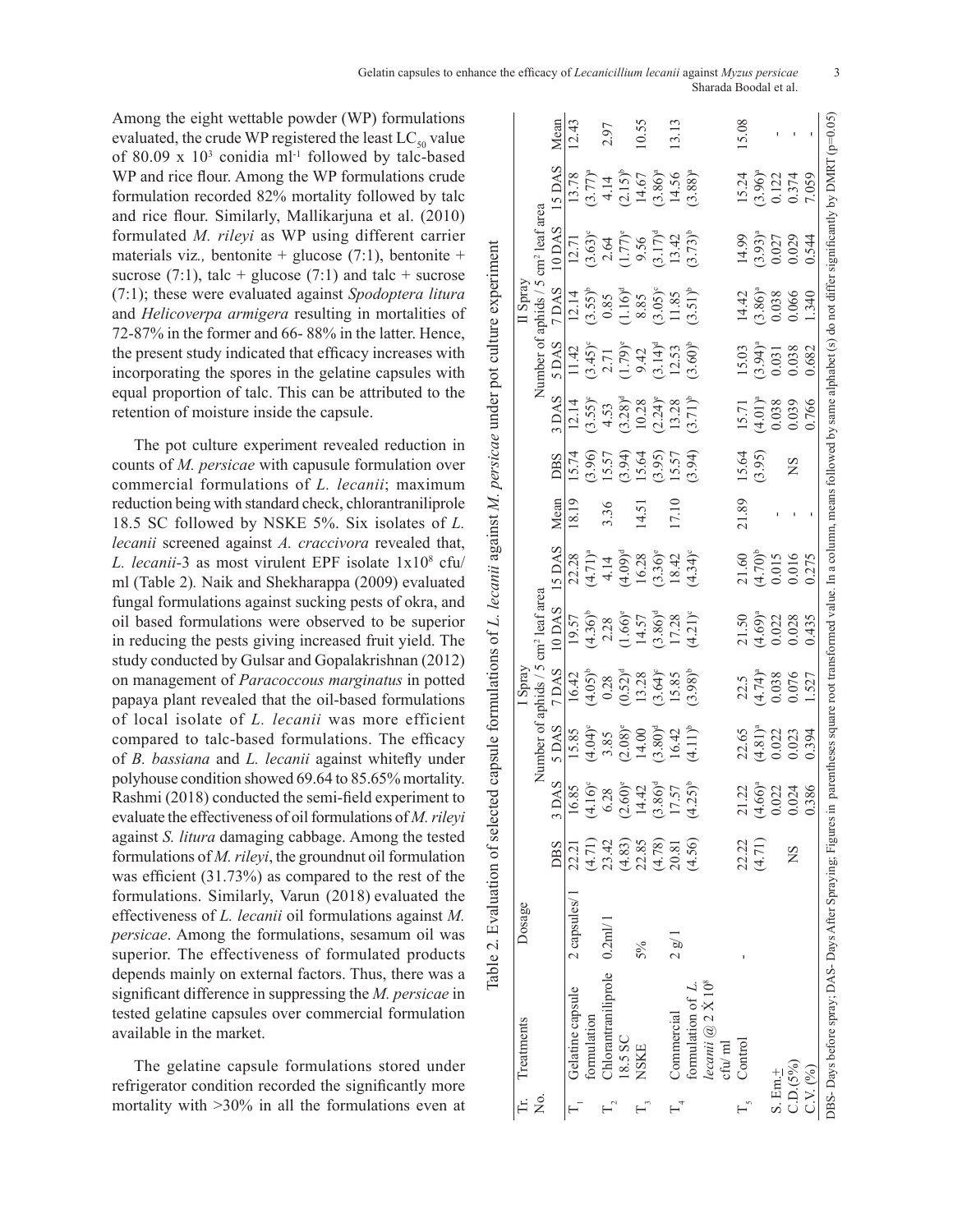120 days of storage. Similarly, the formulations stored under mud pot filled with wet sand also recorded the desirable mortality of *M. persicae.* The formulation stored under room temperature gave less mortality. The reason for the higher mortality of *M. persicae* in above storage condition might be due to low temperature which retained the viability of fungal spore and lead to maximum mortality. Among the capsule formulations of *L. lecanii*, the ones filled with spore and talc resulted in maximum mortality of *M. persicae* for a prolonged period of storage. It might be attributed to the talc which served a good carbon source (35-100 %) and mineral composition. While spore powder alone maintained the superiority only short storage period  $(\leq 30 \text{ days})$ . The least mortality was observed in the formulations stored under room temperature during storage period. These results are in confirmation with the studies conducted by Simkova (2009) that conidial germination of *B. bassiana* was maximum (97.33 %) at 4˚C after 90 days of treatment compared to 22˚C. Viability of *M. anisopliae* was found better at 10˚C than 27˚C for all tested oil-based formulations when stored for 40 weeks. Viability of *M. rileyi* conidia was about 50% even after six months of storage as reported by Swetha (2011) and Ramegowda (2005) had reported 82.47% conidial viability of *M. rileyi* formulations stored for 180 days in refrigerated condition compared to only 63.23% per cent under room temperature with talc. The present studies revealed that, carrier material, temperature and storage duration had significant effect on *M. persicae* mortality. Virulence decreased over storage time in all the formulations across different storage conditions.

#### **ACKNOWLEDGEMENTS**

The authors thank the Department of Science & Technology (DST), Science for Equity, Empowerment and Development Division (SEED Division), New Delhi for financial assistance.

#### **REFERENCES**

- Alves R T, Bateman R P, Gunn J, Prior C, Leather S R. 2002. Effects of different formulations on viability and medium-term storage of *Metarhizium anisopliae* Conidia. Netropical Entomology 31: 91-99.
- Banu J G. 2013. Effect of different storage conditions on spore viability of *Lecanicillium lecanii* formulations and infectivity to mealy bug, *Paracoccus marginatus.* International Journal of Plant Protection 6(2): 334-337.
- Brar S K, Verma M, Tyagi R D, Valero J R. 2006. Recent advances in downstream processing and formulations of *Bacillus thuringiensis* based bio pesticides. Process Biochemistry 41(2): 323-342.
- El-Sinary G H. 2006. Influence of the entomopathogenic fungus, *Beauveria bassiana* (Balsamo) on the mature larvae of the potato tuber moth, *Phthorimaea operculella* (Zeller) under different

degrees of temperature and relatively humidity. Journal of Agricultural Sciences 27: 4151-4161.

- Faria M R, Wraight S P. 2007. Mycoinsecticides and mycoacaricides: a comprehensive list with worldwide coverage and international classification of formulation types*.* Journal of Biological Control 43(3): 237-256.
- Fleming R A, Retnakaran A. 1985. Evaluating single treatment data using Abbott's formula with reference to insecticides. Journal of Economic Entomology 78(6): 1179-1181.
- Gangwar R K. 2017. Role of biological control agents in integrated pest management approaches. Acta Scientific Agriculture 1(2): 365-2581.
- Gokak R, Ramanagouda S H, Jayappa J. 2017. Collection, isolation and bioassay studies of indigenous isolates of *Lecanicillium lecanii* (Zimm.) Zare and Games against *Myzus persicae* (Sulzer). Journal of Entomology and Zoology studies 5(2): 686-691.
- Gulsar B J, Gopalakrishnan N. 2012. Development of formulations of a native entomopathogenic fungus, *Lecanicillium lecanii* and testing virulence against mealy bug, *Paracoccus marginatus* infesting cotton. Indian Journal of Plant Protection 40(3): 182-186.
- Hossain M M, Khalequzzaman K M, Mondal M T R, Alam J, Islam M S. 2016. Development of Management Approach against Thrips-Mite Complex of Chilli. International Journal of Scientific Research in Agricultural Sciences 3(1): 18-24.
- Karthikeyan A, Selvanarayanan V. 2013. *In vitro* efficacy of *Beauveria bassiana* (Bals.) Vuill. and *Verticillium lecanii* (Zimm.) viegas against selected insect pests of cotton. Recent Research in Science and Technology 3(2): 142-143.
- Kaur G, Padmaja V, Sasikala V. 1999. Control of insect pests on cotton through mycopesticide formulations. Indian Journal of Microbiology 39 (2): 169-173.
- Mallikarjuna D R, Patil R K, Sujay Y H, Ramegowda G K. 2010. Development and evaluation of wettable powder and oil based formulations of *Nomuraea rileyi* (Farlow) Samson against *Helicoverpa armigera* (Hubner) and *Spodoptera litura* (Fabricius). Journal of Biological Control 24 (3): 231-237.
- Manjula K, Krishna Murthy K V M. 2005. Efficacy of *Nomuraea rileyi* against different instars of *Spodoptera litura* and *Helicoverpa armigera*. Annals of Plant Protection Sciences 13 (2): 347–350.
- Naik P R H, Shekharappa. 2009. Field evaluation of different entomopathogenic fungal formulations against sucking pests of okra. Karnataka Journal of Agricultural Sciences 22 (3): 575-578.
- Pandey A K, Kanaujia K R. 2005. Effect of different grains as solid substrates on sporulation, viability and pathogenecity of *Metarhizium anisopliae* (Metschnikoff) Sorokin. Journal of Biological Control 22(2): 369-374.
- Pillai K G, Visalakshy P N G. 2017. Entomopathogenic fungi for the management of whitefly, *Bemisia tabaci* (Hemiptera: Aleyrodidae) on gerbera (*Gerbera jamesonii*) in polyhouses. Pest Management in Horticulture Ecosystem 23: 31-36.
- Quesada-Moraga E J, Carrasco-Diaz A, Santiago-Alvarez C. 2006. Insecticidal and antifeedant activities of proteins secreted by entomopathogenic fungi against *Spodoptera littoralis* (Lepidoptera: Noctuidae). Journal of Applied Entomology 130 (8): 442-452.
- Ramegowda G K. 2005. *Aerobiology, epizootiology and utilization of Nomuraea rileyi* (Farlow) Samson, PhD thesis, University of Agricultural Sciences, Dharwad.
- Rashmi S H. 2018. Development and evaluation of formulations of *Nomuraea rileyi* (Farlow) Samson against *Spodoptera litura (*Fabricius*)* on cabbage, M Sc thesis. University of Horticultural Sciences, Bagalkot.